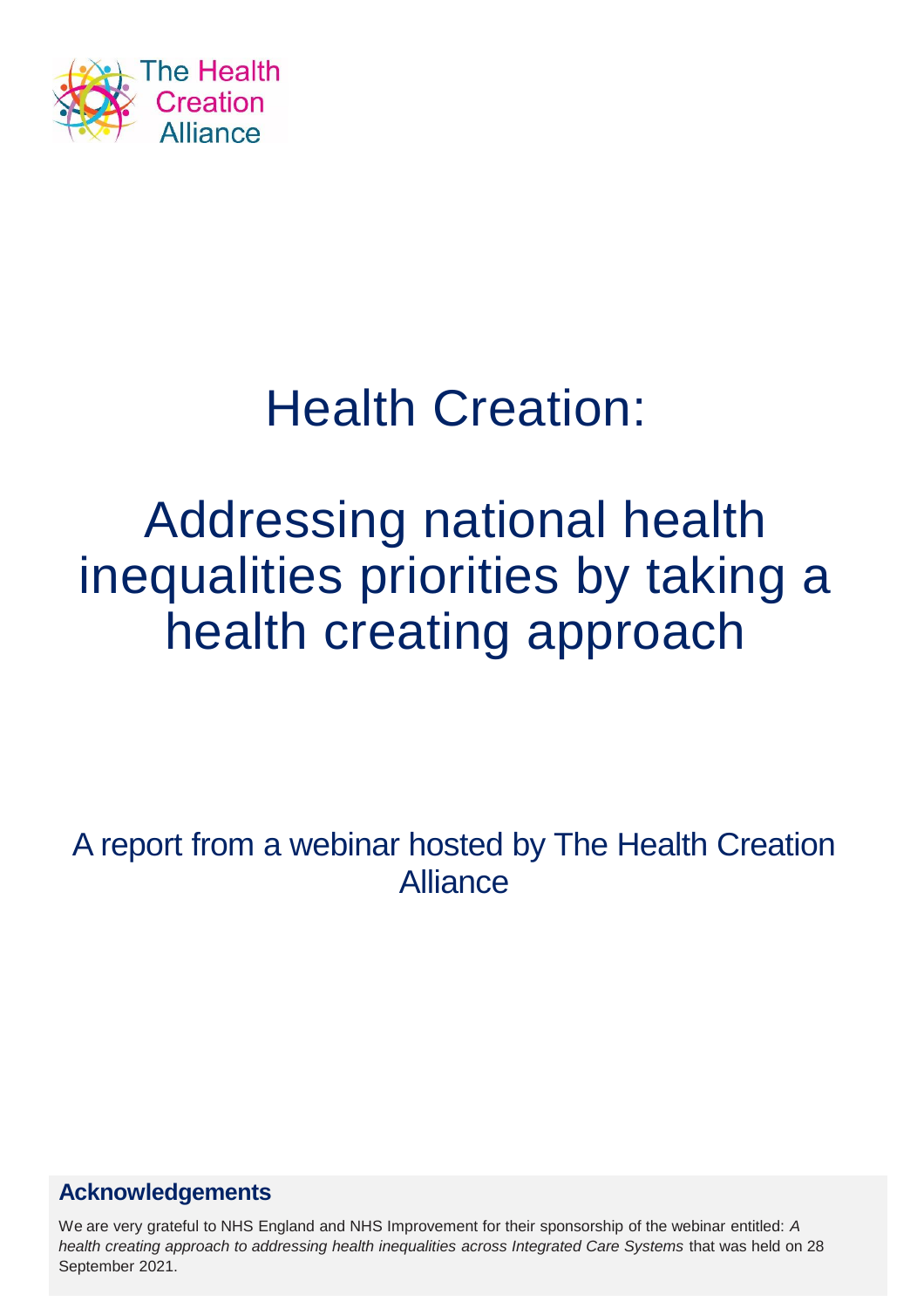#### **Introduction**

Addressing and reducing health inequalities has been a consistent ambition of the NHS for many decades. In 2019, the NHS [Long-Term](https://www.longtermplan.nhs.uk/publication/nhs-long-term-plan/) Plan made tackling health inequalities a clear national priority. Together with the NHS Policy Paper, Integration and innovation: working together to improve health and social care for all, and its commitment to [place-based](https://www.gov.uk/government/publications/working-together-to-improve-health-and-social-care-for-all/integration-and-innovation-working-together-to-improve-health-and-social-care-for-all-html-version) working, there is now a huge opportunity for fresh approaches to addressing health inequalities, that have been brutally exposed by the COVID-19 pandemic.

Integrated Care Systems (ICSs) have a critical role in creating the conditions for new partnerships to coalesce and in fashioning new approaches and pathways that embrace the wider determinants of health and resonate better with people's lived experience.

ICS [Guidance](ICS implementation guidance on working with people and communities) published in September 2021 contains ten principles for working with people and communities to build strong ICSs everywhere because "COVID-19 has underlined how health inequalities can only be addressed by listening to and understanding the people we collectively serve". They are similar to the Building Back Together Ten Key [Messages](https://thehealthcreationalliance.org/wp-content/uploads/2021/05/Building-Back-Together.pdf) published by The Health Creation Alliance in April 2021.

Health Creation offers an approach and frameworks for thinking through and applying new ways of working to create the conditions for people to be well and to change systems, enabling more equitable access to, better experience of and optimal outcomes from health, care and wellbeing services.

This event focused on the five priorities for addressing health inequalities identified by NHS England and NHS Improvement and that ICSs are required to address. They are:

- 1. Restore NHS services inclusively
- 2. Mitigate against digital exclusion
- 3. Ensure datasets are complete and timely
- 4. Accelerate preventative programmes that proactively engage those at greatest risk of poor health outcomes
- 5. Strengthen leadership and accountability

The event showcased examples of clinicians forging health creating approaches that address each of these five priorities. It also explored steps ICSs can take to adopt and embed Health Creation as a route to a long-term, sustainable approach to addressing health inequalities

*"We cannot treat our way out of ill health. If we don't harness the system, work with the power of employers, networks and communities, health inequalities won't improve".* 

*Jim McManus, Director of Public Health, Hertfordshire County Council and Acting President, Association of Directors of Public Health*



#### **About The Health Creation Alliance**

The Health Creation Alliance is the only national cross-sector network addressing health inequalities through Health Creation.

Our mission is to increase the number of years people live in good health in *every* community.

We achieve this by: connecting the voice of lived experience to people setting the policies and designing systems and services; drawing on our members' extensive connections to bring together movements and collaborations that energise and empower professionals and local residents to take action; helping places to establish 'Health Creation communities of learning', bringing together professionals from diverse backgrounds, community members and people with lived experience to learn from each other.

We also seek to increase the profile and status of Health Creation with national policy makers, systems leaders and practitioners as an essential part of the fight against health inequalities.

You can join the The Health Creation Alliance for free and become part of the movement: [Members](https://thehealthcreationalliance.org/members/) | The Health Creation Alliance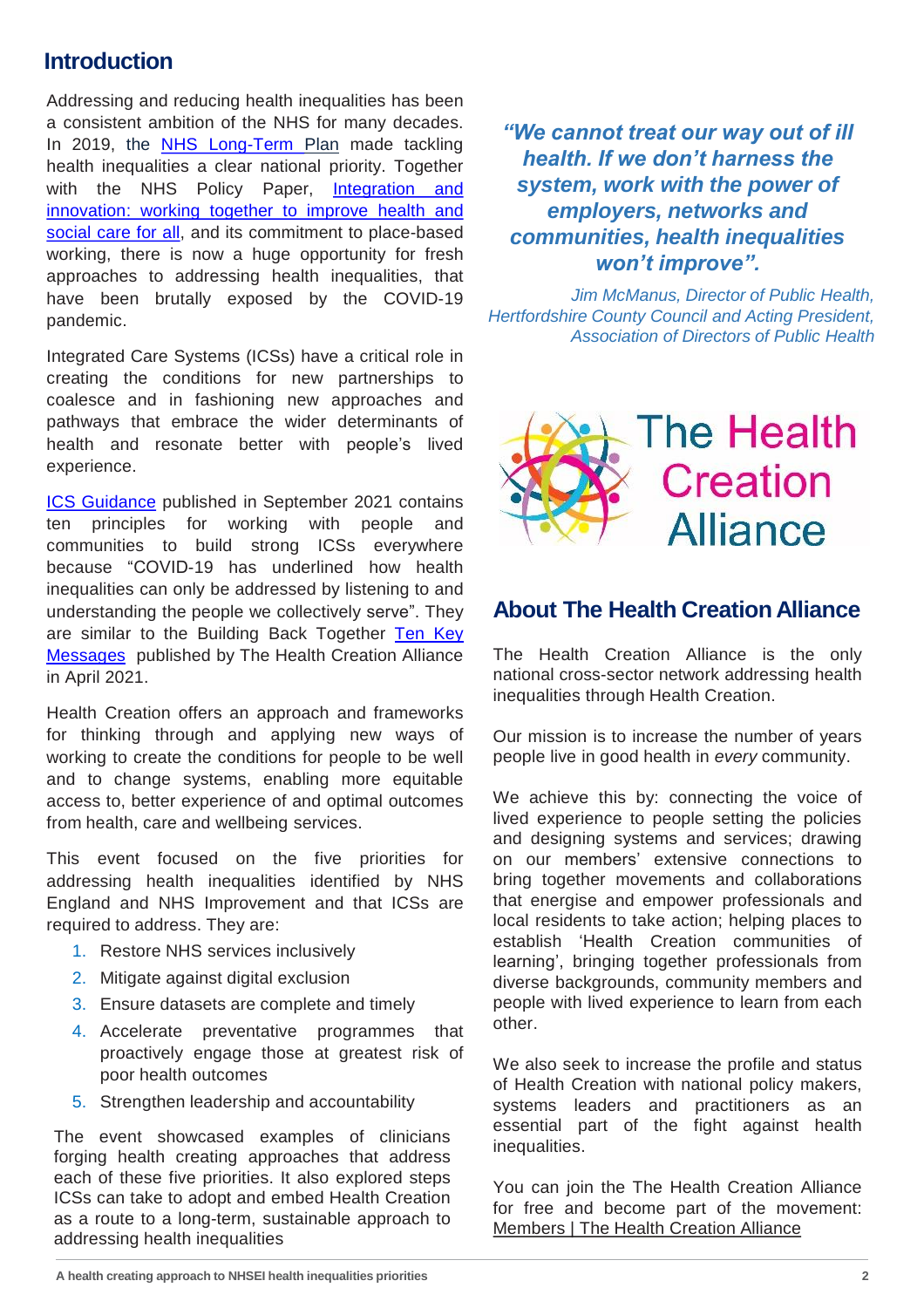### **Key messages emerging from the event**

#### **Restore NHS services inclusively 1**

- Work as equal partners with communities and other local partners in places and neighbourhoods: ICSs and their constituent parts must do this if they are to succeed in addressing health inequalities
- Adopt a single framework for working with communities and use it consistently. An effective framework will start by listening to communities to gain insight into the challenges, what's working and potential solutions, and it must include handing power to local communities
- Connect with those who already have the reach within communities and work with them to engage with others within those communities. Building on and growing trust is the only way to undertake genuine listening, gain insight into the challenges and the opportunities so that you can respond with services that work for people.

#### **2 Mitigate against digital exclusion**

- Talk to the people who you want to access your services about what will work for them in terms of digital and other forms of access – don't force them to use digital communication methods
- Reach out to patients through the platforms they already use; make an emotional connection
- Offer blended access options, including face-to-face consultations
- Connect and work with third sector providers already addressing digital exclusion work with them to expand and enhance what they're already doing
- Help people to develop digital skills to enable them to do what they want to do, such as communicating with friends and completing benefit forms online – that will help to secure their engagement in online NHS services

#### **3 Ensure datasets are complete and timely**

- Datasets will only be complete if they include the insights from and reflect the perspectives of communities. Community insight is needed to inform effective decision-making
- Give legitimacy to the stories people share; parity of esteem between community narratives and quantitative data will support evaluation of programmes
- Use data to inform the formulas you use for allocating funding and make sure those data include indicators of poverty, deprivation, social injustice; because poverty is a real driver of health inequalities. Also use data:
	- $\circ$  to change the conversation you're having with your communities
	- $\circ$  to empower your teams to work differently
- Triangulate datasets by combining data from many partners to provide a more comprehensive view of your communities needs. Share this:
	- $\circ$  with citizens; they need to know about the gaps in health and wellbeing and they will help deepen understanding of what is actually happening
	- $\circ$  with clinicians to draw out their insight and perspectives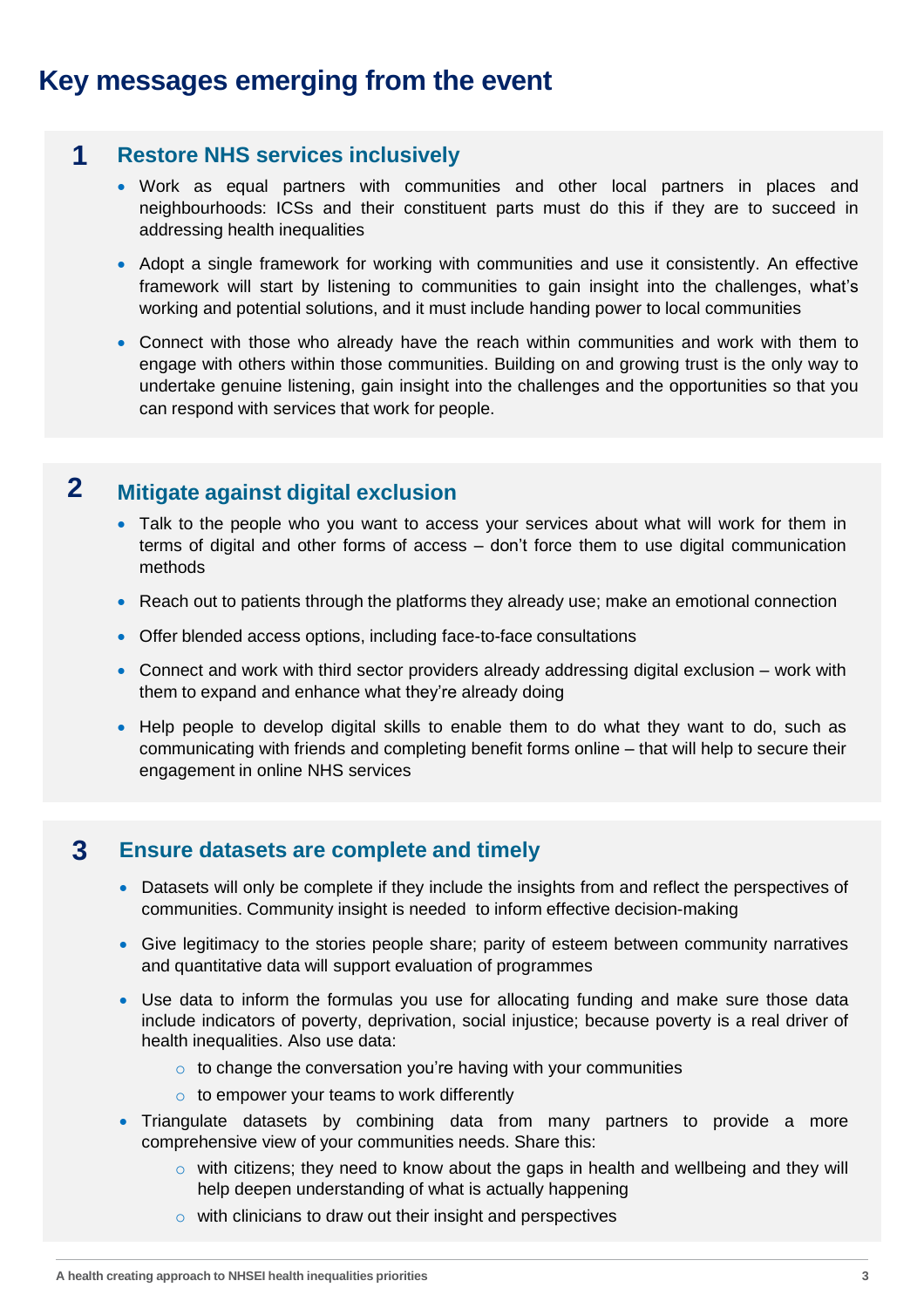### **Key messages emerging from the event**

#### **4 Accelerate preventative programmes that proactively engage those at greatest risk of poor health outcomes**

- Find 'proxy markers' in triangulated datasets such as free school meals, assisted bin collections, English as a second language, house condition – to identify and reach the people whose lives are most impacted by health inequalities
- Connect service providers with communities to have a different conversation
- Facilitate community-led provider-citizen collaboration where appropriate. Listen to people and treat them as equal partners
- Co-create solutions with communities, because ideas that come from people will work for them
	- o be humble
	- $\circ$  don't impose your assumptions and ideas on them
	- o build their strengths and enable them to lead
- Recognise that each community is unique; the solutions may also be unique to them
- Measure what people value because they're not motivated by system targets

#### **5 Strengthen leadership and accountability**

- Be prepared to bring your personal selves into conversations with communities and share aspects of your experience, because that's what we're asking others to do
- Give the workforce permission to try new things and develop new solutions in partnership with communities
- Get behind those at the frontline who are actively working in new ways and developing new solutions with communities; ask them what's working and how you can support them to develop their approach further and spread it
- Embrace 'social movement' as a legitimate way of working with your communities and your workforce; don't be afraid if this stirs up anger and passion in your communities
- Challenge inevitability; create moral alternative economies
- Broach an honest conversation with senior system leaders about how to allocate money more fairly – to spend more in places with the greatest social injustices and poorest health outcomes

*"Too many ICS/ICPs have a top-down, command and control, KPI focused… where leaders are not exposed to real people. The more leaders can get out there and listen to communities the better".* 

*Prof Donna Hall, CBE, Chair of New Local, Chair Bolton NHS Foundation Trust*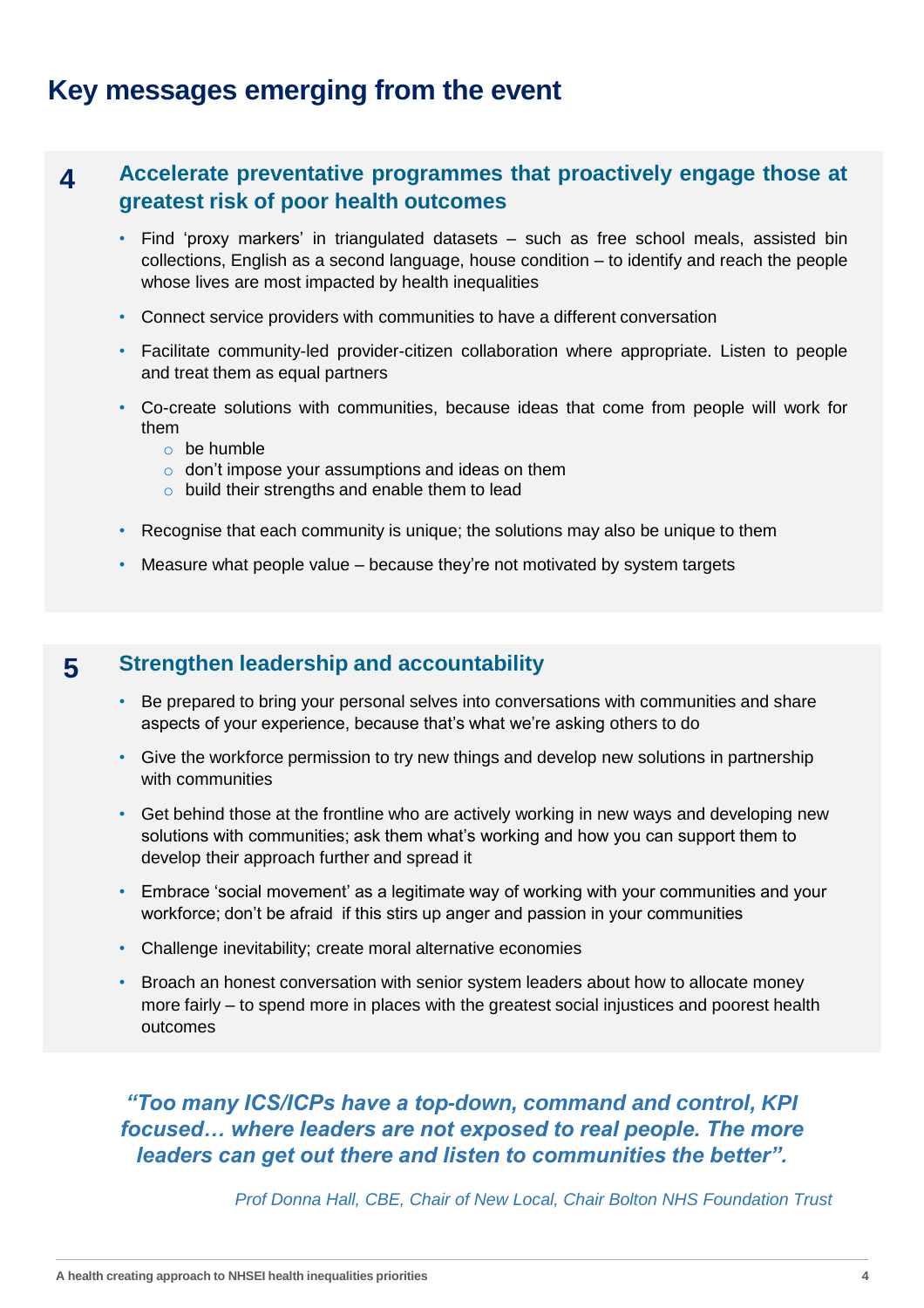### **Health Inequalities Priority 1:**  *Restoring NHS Services inclusively*

### **The National Perspective**

Dr Bola Owolabi, *Director of Health Inequalities, NHS England and NHS Improvement*

The vision is to deliver exceptional quality healthcare for all by ensuring equitable access, excellent experience and optimal outcomes

This will need development of the role of the NHS as a partner within the ICS, working with local authorities, Health and Wellbeing Boards, voluntary sector partners and community action organisations.

These partnerships are vital to ICSs delivering on their core purpose:

- Improve outcomes in population health and healthcare
- Tackle inequalities in access, experience and outcomes
- Enhance productivity and value for money
- Help the NHS support broader social and economic development

This event provides a platform for panel members to share their expertise and insight into how Health Creation can help deliver on the five priorities for addressing health inequalities identified by NHS England and NHS Improvement. It is hoped that this will energise and help equip attendees with the insight to build the genuine collaborations necessary to achieve our common purpose of narrowing the gap on health inequalities.



### **A Place Perspective**

Jim McManus, *Director of Public Health, Hertfordshire County Council and Acting President, Association of Directors of Public Health*

There is a need to take a whole system view, so that the system and the place revolves around people and communities – as oppose them having to find their way into the system

We cannot treat our way out of ill-health and we need to work with the power of employers, networks and communities. As 80% of health outcomes are not shaped by healthcare itself, what we do as a system and at the place level should therefore be our first consideration.

In fact, if we don´t harness the system, we won´t be able to address health inequalities. In harnessing the system we need to listen to, and share power with, communities and this needs to be done with a degree of humility.

Communities also need the NHS and LAs to clarify with them their approach to community engagement and collaboration. Ideally, this should focus on a single framework that everyone sticks to, as oppose constantly changing processes. An effective framework will start by listening to communities to gain insight into both the challenges and what's working, and it must include handing power over to local communities

#### **Summary of the Health Creation framework**

Building meaningful and constructive **Contact** between people and within communities increases their **Confidence** which leads to greater **Control** over their lives and the determinants of their health.

By adopting and embedding the six features of health creating practices as a way of working. practitioners can become equal partners on the things that matter to people and communities.

- Listening and responding
- Truth-telling
- Strengths-focus
- Self-organising
- Power-shifting
- Reciprocity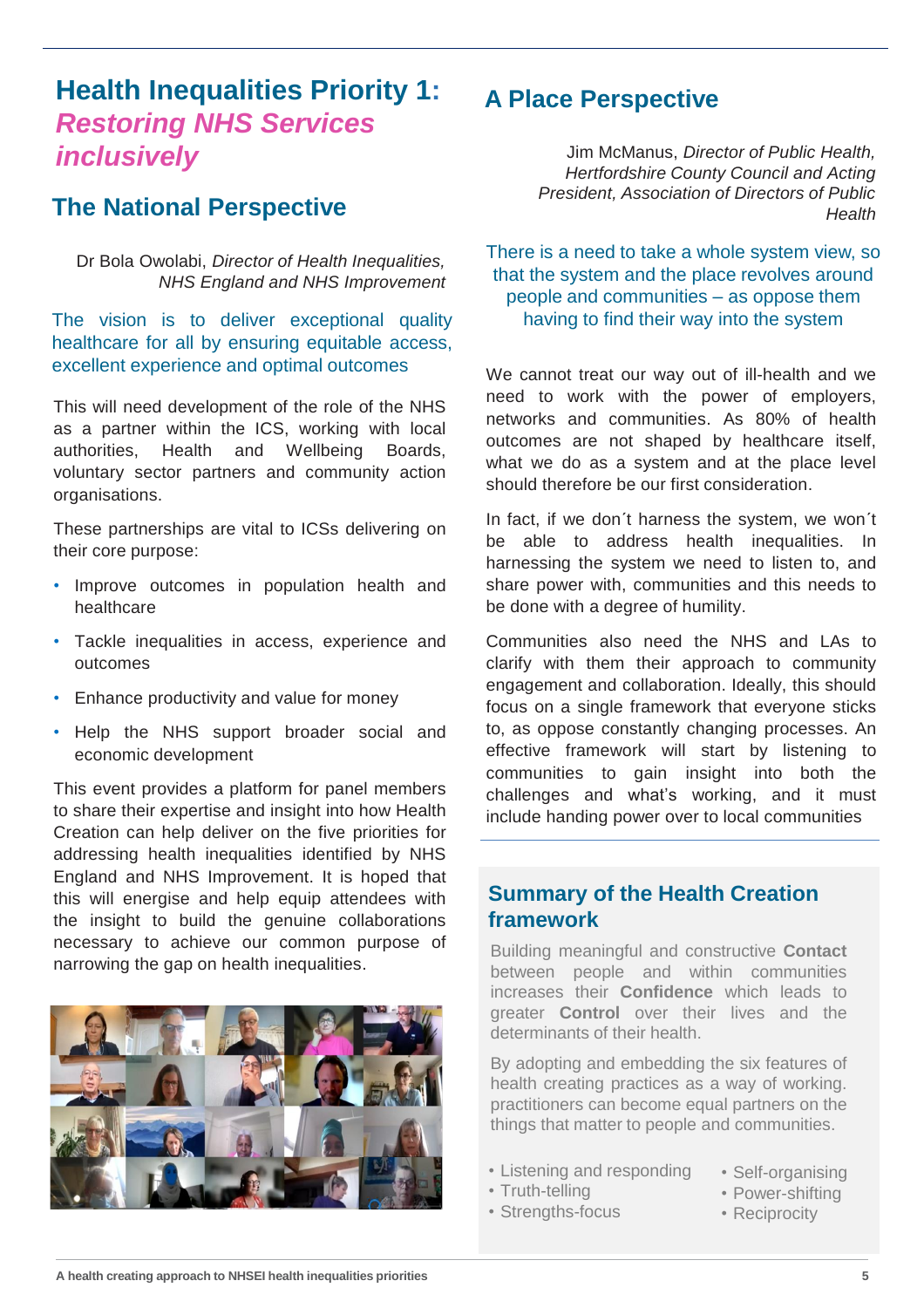

### **A Communities Perspective**

Samira Ben Omar, *Head of Engagement and Partnerships, NW London Clinical Commissioning Group*

Communities play critical roles in creating health. We need to connect with communities around a different type of conversation to transform the way we deliver health and care services – particularly around health inequalities

If we're asking communities to share aspects of their experience, we need to be prepared to do the same – moving beyond being a representative of an organisation only, to being a representative of our personal self.

Outreach to the community should start with connecting to those who have the reach into communities. These will be different in every place and it is a good starting point to collectively going on an iterative journey with communities through a series of conversations.

Adopt social movement principles to have conversations with local people (where the system perceives that people don't want to engage) where one conversation will lead to another. This will enable different designs for each community hub to mirror what is needed in that place.

Give legitimacy to the stories people share in the way they are told, and avoid interpreting what is said so that it fits into what a system wants to hear.

#### **Learning from a Community Champion´s Programme:**

- People do more when they decide for themselves; they are not motivated by system targets but by something different
- Community and face-to-face are the lifeblood of local action; invest in it
- Structural racism and wider inequalities have a negative impact on health and wellbeing; start acting on these things
- Measure what people value using social return on investment; the system can still deliver the things it needs to while also delivering what matters to people

By giving parity of esteem to these stories, evidence can be created for a different way of doing things. This, in conjunction with quantitative data can help evaluate projects where the data doesn't provide the whole story.

"Communities have been there for generations; it's us that are new and are hard to engage with".

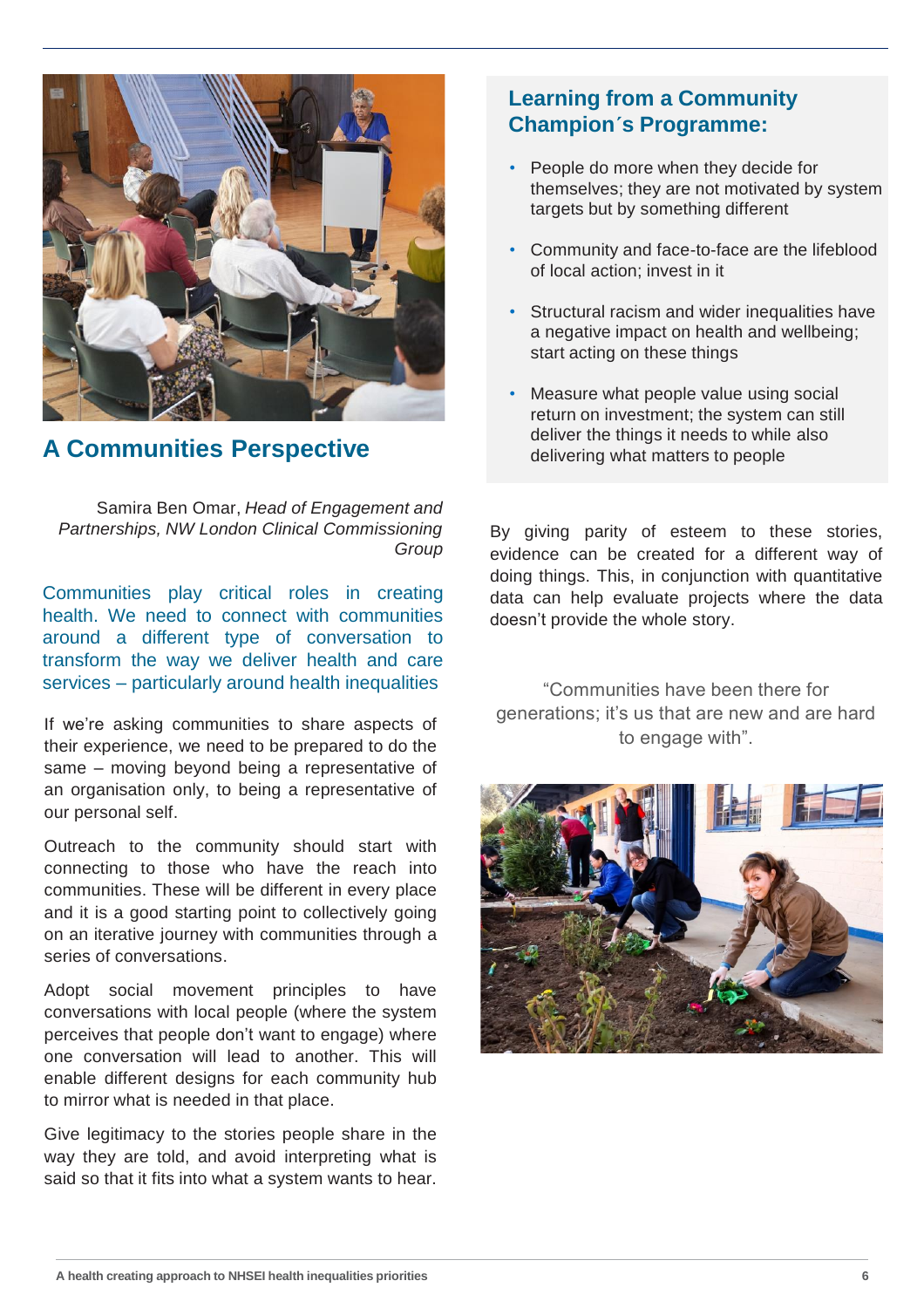### **Health Inequalities Priority 2: Mitigating against digital exclusion**

Dr Talac Mahmud, *GP, FirstCare Practice, Hounslow*  Dr Chad Hockey*, Board Director and CEPN Clinical Lead, Hammersmith and Fulham GP Federation*

Digital is just one of many communication channels and people mustn't be forced into using it. People should be given a choice. By helping those that want to use digital use it, it frees up more time for face-to-face contact with people that don't

Trying to work to a systems-defined standard set of criteria with funding to meet set health inequalities challenges, presents a tension for GPs working at the 'Deepend' of health inequalities. People in these neighbourhoods are facing different challenges from the systems is designed to address.

A good example of this is e-Consult not meeting the needs of many people because the algorithm doesn´t compute the complexity of their lives. Also, many people can´t get online. This begs the question: "How can you improve access to care by implementing a digital consulting tool, without involving the people who are going to be accessing care?" When asking people about e-Consult, many were saying "Can we do this face-to-face please?"

People who are digitally excluded should be connected to third sector organisations already addressing this. In addition, a skills framework and curriculum should be co-produced. This must go well beyond accessing general practice and include things such as helping people to communicate with relatives, or complete online benefits forms. By engaging with people through something that is important to them, their engagement in online NHS services will be enhanced.

ONS statistics show that 15% of the population use health apps while 70% use social media. So, use those platforms that patients already use and speak to patients in a language they're familiar with to make an emotional connection.

By giving parity of esteem to these stories, evidence can be created for a different way of doing things. This, in conjunction with quantitative data, can help evaluate projects where the data doesn't provide the whole story.

"Other industries – banking, supermarkets – haven't forced people into a digital route; gentle nudges rather than mandates. The NHS needs to focus on what you're trying to achieve rather than focusing on the means of achieving it".

## **Health Inequalities Priority 3: Ensure datasets are complete and timely**

Dr Andy Knox, *Director of Population Health and Engagement, Bay Health and Care Partners in Morecambe Bay, Executive GP for Morecambe Bay CCG*

People want to see the data and then to help to interpret it to explain what's actually happening

#### **Two key steps to creating and using data**

Data alone tells us little. Data shared with community, combined with time and resource, creates projects together that begin to change the narrative, proves that things can be done differently together and empowers teams to work in new ways.

**STEP 1.** Triangulate and layer data from multiple sources e.g. general practice, acute trusts, district/county council data, Public Health England to provide a rich tapestry of data. Include data to make sure that you´re reaching the people whose lives are most impacted by health inequalities e.g. free school meals, people who have English as a second language, house condition and assisted bin data, an indicator that people have complex needs.

**STEP 2.** Rather than designing projects, sit with the communities and share and interpret the data. Listen to what they have to say and let them realise that it doesn´t have to be this way, then work as equals to co-create solutions that drive change.

"We should all consider talking about an Index of Multiple Social Injustice, as oppose an Index of Multiple Deprivation, to help shift resource and funding into those areas".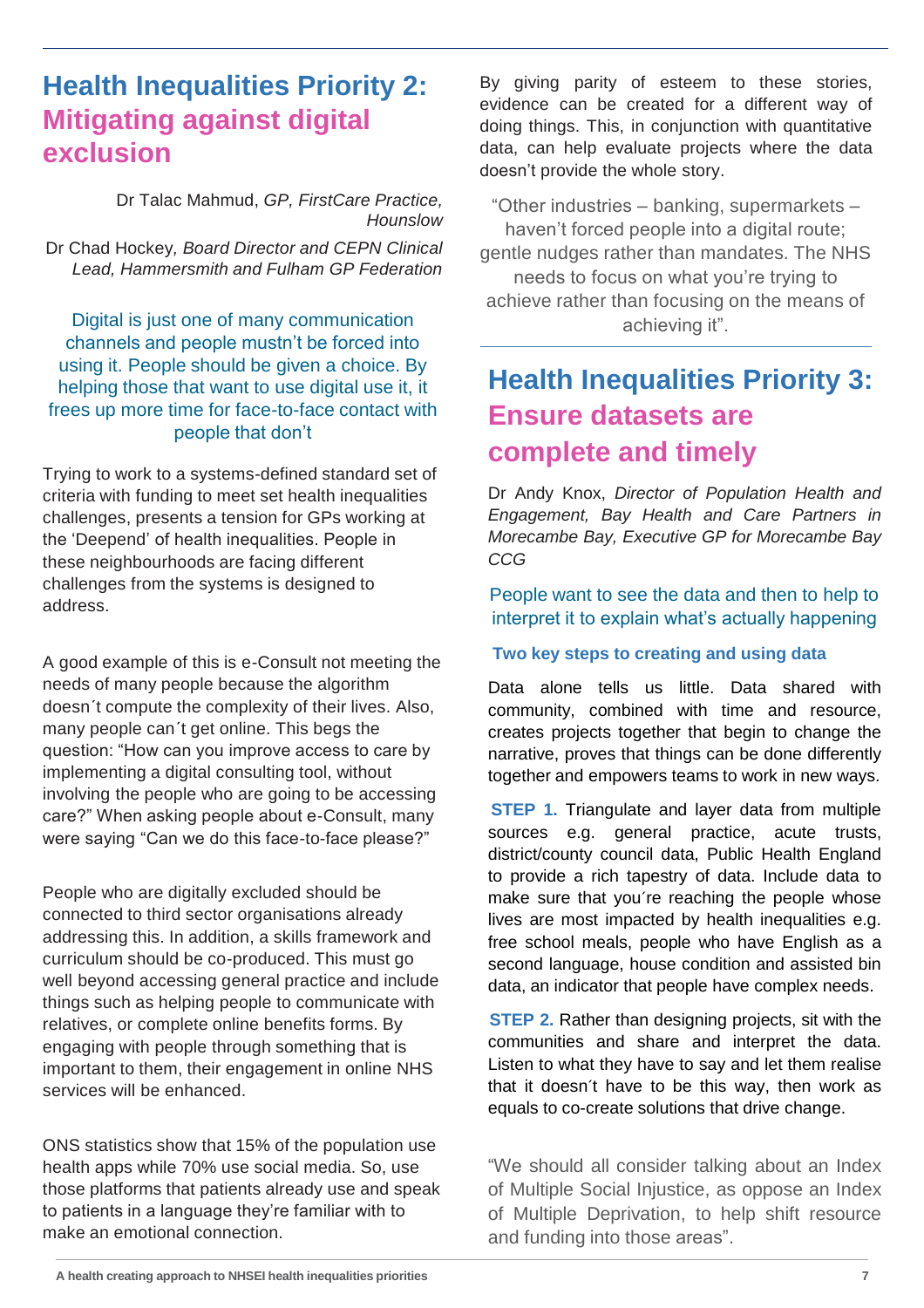### **Health Inequalities Priority 4: Accelerate preventative programmes that proactively engage those at greatest risk of poor health outcomes**

Dr Gillian Orrow, *Community Development Clinical Lead, Healthy Horley Primary Care Network, Programme Director, Growing Health Together*

#### Delivering place-based approaches to preventing illness and creating health within communities is a journey

Place-based approaches start with listening to and collaborating with citizens, local government, schools, the VCSE sector and other local agencies.

It also involves:

- understanding the social determinants of health and appreciating that most health outcomes are influenced by factors outside of healthcare, that healthcare behaviours are influenced by these factors and that they all need to be taken into consideration when creating health
- providing protected, funded time for GPs from individual PCNs to be actively involved
- recognising that each community is unique and will have different dynamics and needs
- a shift from a top-down institutional based model to a place-based, inclusive approach

Some principles behind the Growing Health approach:

- Connect service providers with citizens, as equal partners
- Deep listening gaining huge insights from citizens about the challenges – also finding out what's already strong and is working
- Enabling community-led responses
- Facilitating provider-citizen collaboration where appropriate



*Our community led support group for carers and those they care for with dementia* 

### **Health Inequalities Priority 5**: **Strengthening leadership and accountability**

Donna Hall, *CBE, Chair of New Local, Chair Bolton NHS Foundation Trust* 

This is not about implementing a set of rules from NHSEI at pace and scale, it's about assetbased, human to human connected leadership based upon compassion and it starts with integration from the bottom-up

There is a need for a different type of leadership and 'heroic' leadership needs to be challenged; repeating the old ways of ´silverback' type leaders will inevitably fail.

The starting point must be recognising that the current system is broken, and ICS´s cannot be expected to transform the outcomes without working with and engaging communities.

Too many ICS/ICPs have a top-down, command and control, KPI focused approach where leaders are not exposed to real people; they have an assumption about how people live their lives that is not based on reality. They don't listen, they don't get out there, they're hermetically sealed. The more leaders can get out there and listen to communities the better

Leaders therefore need a different skill-set to work with communities in an effective and joined-up way. They need to get out and listen to communities and recognise that systems leadership is different from the role in leading organisations – good organisation leaders are not necessarily good system leaders.

Leaders need to lead deep-seated culture change, listening and learning from local communities.

Leaders also need to be tight on outcomes but loose on how programmes are delivered because every place is different. This necessitates funding allocations being based on poverty, deprivation, social injustice rather than just treating everyone as though they're on a level playing field… because poverty is a real driver of health inequalities